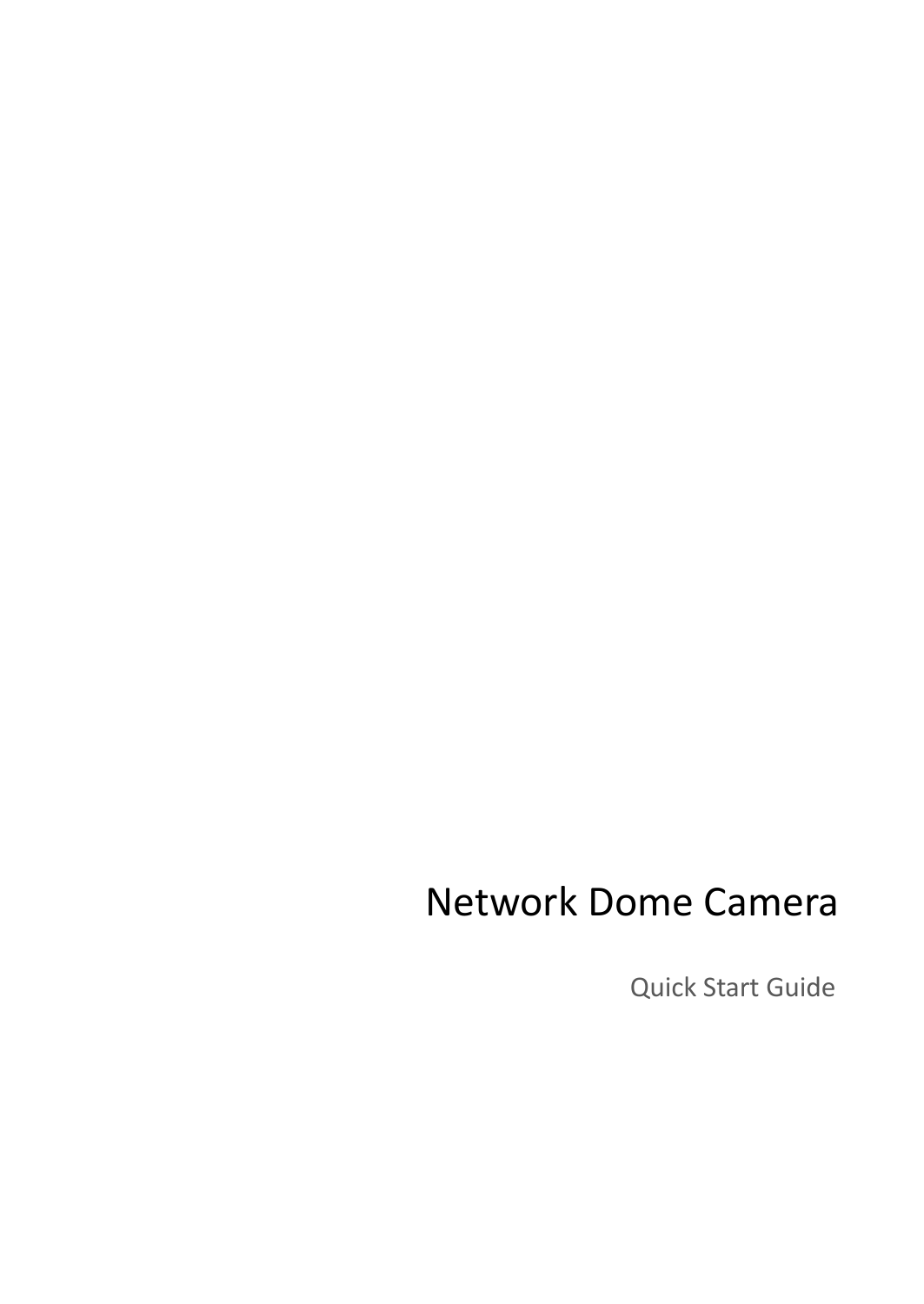#### **About this Manual**

The Manual includes instructions for using and managing the Product. Pictures, charts, images and all other information hereinafter are for description and explanation only. The information contained in the Manual is subject to change, without notice, due to firmware updates or other reasons. Please find the latest version of this Manual at the company website

Please use this Manual with the guidance and assistance of professionals trained in supporting the Product.

### **Trademarks Acknowledgement**

Trademarks and logos mentioned are the properties of their respective owners.

### **LEGAL DISCLAIMER**

TO THE MAXIMUM EXTENT PERMITTED BY APPLICABLE LAW, THIS MANUAL AND THE PRODUCT DESCRIBED, WITH ITS HARDWARE, SOFTWARE AND FIRMWARE, ARE PROVIDED "AS IS" AND "WITH ALL FAULTS AND ERRORS". OUR COMPANY MAKES NO WARRANTIES, EXPRESS OR IMPLIED, INCLUDING WITHOUT LIMITATION, MERCHANTABILITY, SATISFACTORY QUALITY, OR FITNESS FOR A PARTICULAR PURPOSE. THE USE OF THE PRODUCT BY YOU IS AT YOUR OWN RISK. IN NO EVENT WILL OUR COMPANY BE LIABLE TO YOU FOR ANY SPECIAL, CONSEQUENTIAL, INCIDENTAL, OR INDIRECT DAMAGES, INCLUDING, AMONG OTHERS, DAMAGES FOR LOSS OF BUSINESS PROFITS, BUSINESS INTERRUPTION, OR LOSS OF DATA, CORRUPTION OF SYSTEMS, OR LOSS OF DOCUMENTATION, WHETHER BASED ON BREACH OF CONTRACT, TORT (INCLUDING NEGLIGENCE), PRODUCT LIABILITY, OR OTHERWISE, IN CONNECTION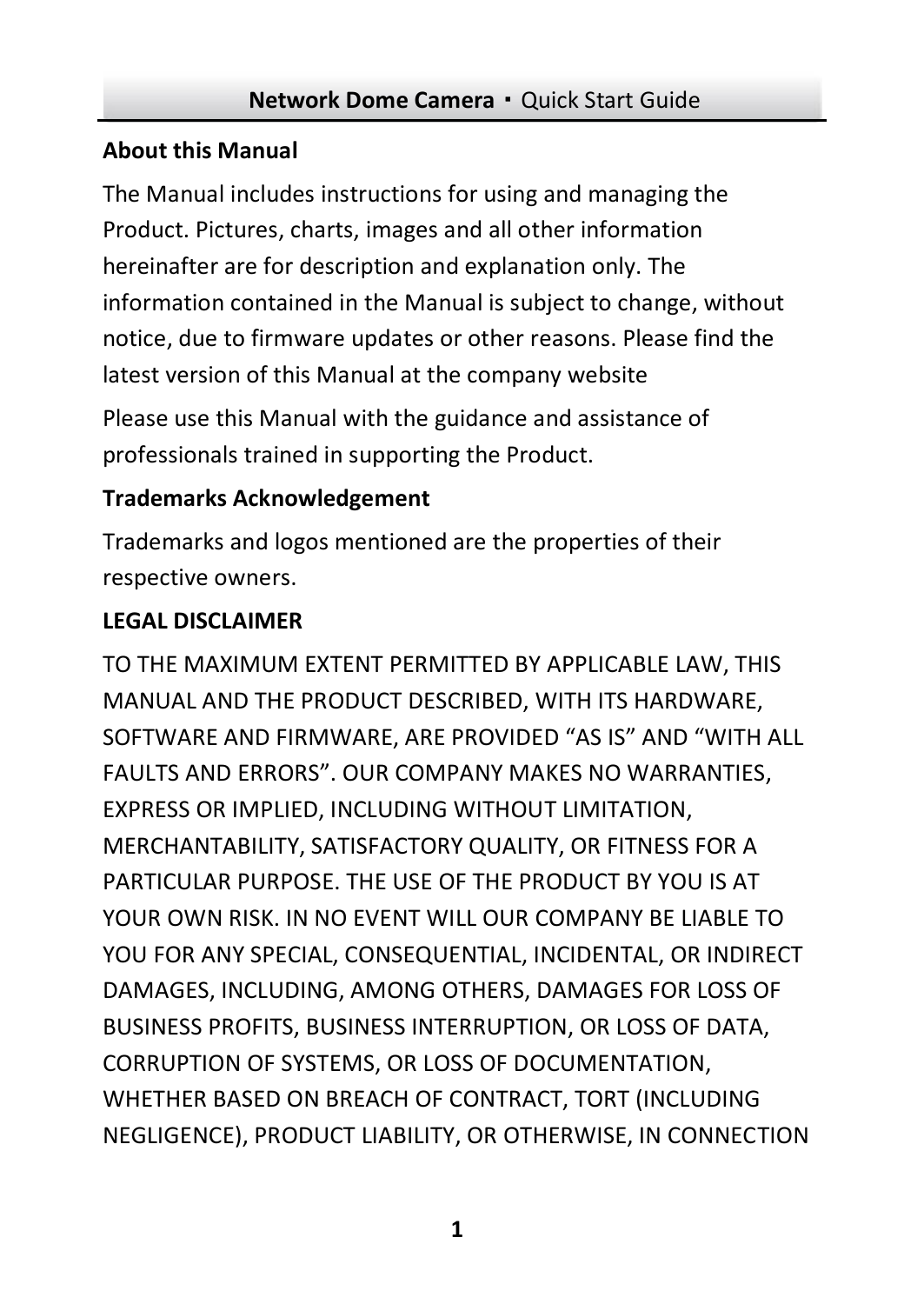WITH THE USE OF THE PRODUCT, EVEN IF OUR COMPANY HAS BEEN ADVISED OF THE POSSIBILITY OF SUCH DAMAGES OR LOSS.

YOU ACKNOWLEDGE THAT THE NATURE OF INTERNET PROVIDES FOR INHERENT SECURITY RISKS, AND OUR COMPANY SHALL NOT TAKE ANY RESPONSIBILITIES FOR ABNORMAL OPERATION, PRIVACY LEAKAGE OR OTHER DAMAGES RESULTING FROM CYBER-ATTACK, HACKER ATTACK, VIRUS INSPECTION, OR OTHER INTERNET SECURITY RISKS; HOWEVER, OUR COMPANY WILL PROVIDE TIMELY TECHNICAL SUPPORT IF REQUIRED.

YOU AGREE TO USE THIS PRODUCT IN COMPLIANCE WITH ALL APPLICABLE LAWS, AND YOU ARE SOLELY RESPONSIBLE FOR ENSURING THAT YOUR USE CONFORMS TO THE APPLICABLE LAW. ESPECIALLY, YOU ARE RESPONSIBLE, FOR USING THIS PRODUCT IN A MANNER THAT DOES NOT INFRINGE ON THE RIGHTS OF THIRD PARTIES, INCLUDING WITHOUT LIMITATION, RIGHTS OF PUBLICITY, INTELLECTUAL PROPERTY RIGHTS, OR DATA PROTECTION AND OTHER PRIVACY RIGHTS. YOU SHALL NOT USE THIS PRODUCT FOR ANY PROHIBITED END-USES, INCLUDING THE DEVELOPMENT OR PRODUCTION OF WEAPONS OF MASS DESTRUCTION, THE DEVELOPMENT OR PRODUCTION OF CHEMICAL OR BIOLOGICAL WEAPONS, ANY ACTIVITIES IN THE CONTEXT RELATED TO ANY NUCLEAR EXPLOSIVE OR UNSAFE NUCLEAR FUEL-CYCLE, OR IN SUPPORT OF HUMAN RIGHTS ABUSES.

IN THE EVENT OF ANY CONFLICTS BETWEEN THIS MANUAL AND THE APPLICABLE LAW, THE LATER PREVAILS.

### **Regulatory Information**

**FCC Information**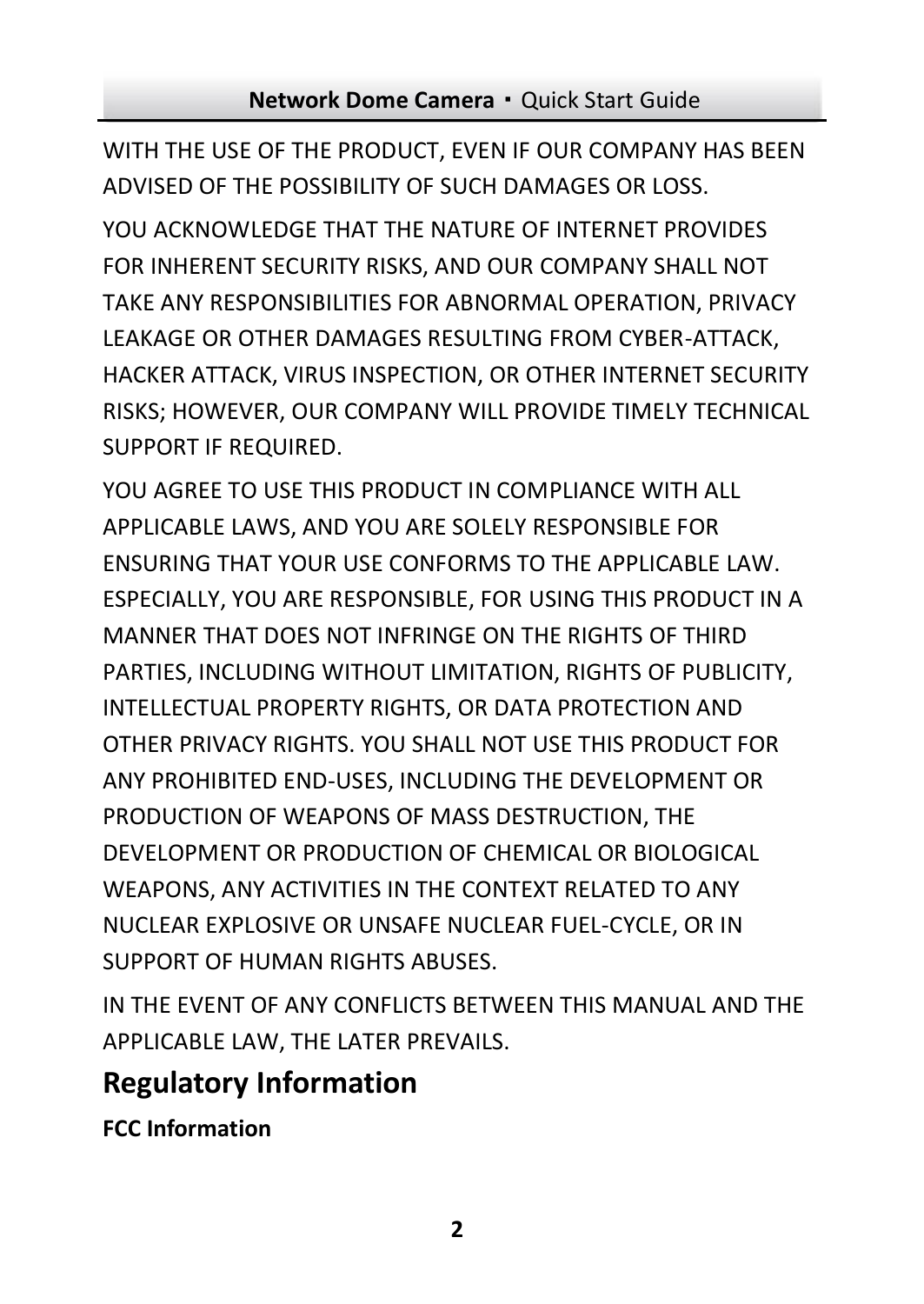Please take attention that changes or modification not expressly approved by the party responsible for compliance could void the user's authority to operate the equipment.

**FCC compliance:** This equipment has been tested and found to comply with the limits for a Class B digital device, pursuant to part 15 of the FCC Rules. These limits are designed to provide reasonable protection against harmful interference in a residential installation. This equipment generates, uses and can radiate radio frequency energy and, if not installed and used in accordance with the instructions, may cause harmful interference to radio communications. However, there is no guarantee that interference will not occur in a particular installation. If this equipment does cause harmful interference to radio or television reception, which can be determined by turning the equipment off and on, the user is encouraged to try to correct the interference by one or more of the following measures:

—Reorient or relocate the receiving antenna.

—Increase the separation between the equipment and receiver.

—Connect the equipment into an outlet on a circuit different from that to which the receiver is connected.

—Consult the dealer or an experienced radio/TV technician for help

### **FCC Conditions**

This device complies with part 15 of the FCC Rules. Operation is subject to the following two conditions:

1. This device may not cause harmful interference.

2. This device must accept any interference received, including interference that may cause undesired operation.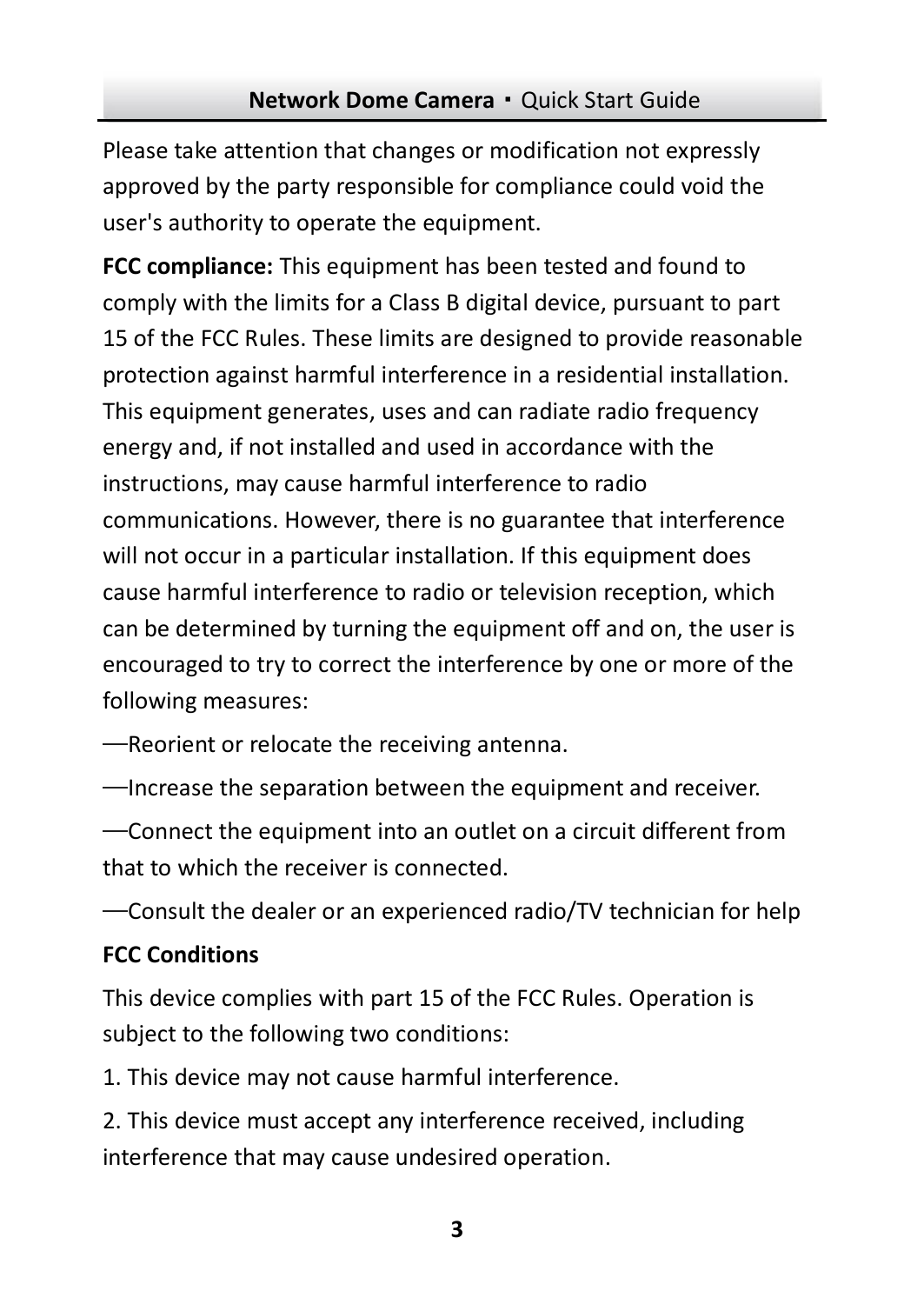### **EU Conformity Statement**



This product and - if applicable - the supplied accessories too are marked with "CE" and comply therefore with the applicable harmonized European

standards listed under the EMC Directive 2014/30/EU, the RoHS Directive 2011/65/EU.



2012/19/EU (WEEE directive): Products marked with this symbol cannot be disposed of as unsorted municipal waste in the European Union. For proper recycling, return this product to your local supplier

upon the purchase of equivalent new equipment, or dispose of it at designated collection points. For more information see:

[www.recyclethis.info](http://www.recyclethis.info/)



2006/66/EC (battery directive): This product contains a battery that cannot be disposed of as unsorted municipal waste in the European Union. See the product documentation for specific battery information. The battery is marked with this symbol,

which may include lettering to indicate cadmium (Cd), lead (Pb), or mercury (Hg). For proper recycling, return the battery to your supplier or to a designated collection point. For more information see[: www.recyclethis.info](http://www.recyclethis.info/)

### **Industry Canada ICES-003 Compliance**

This device meets the CAN ICES-3 (B)/NMB-3(B) standards requirements.

### **Safety Instruction**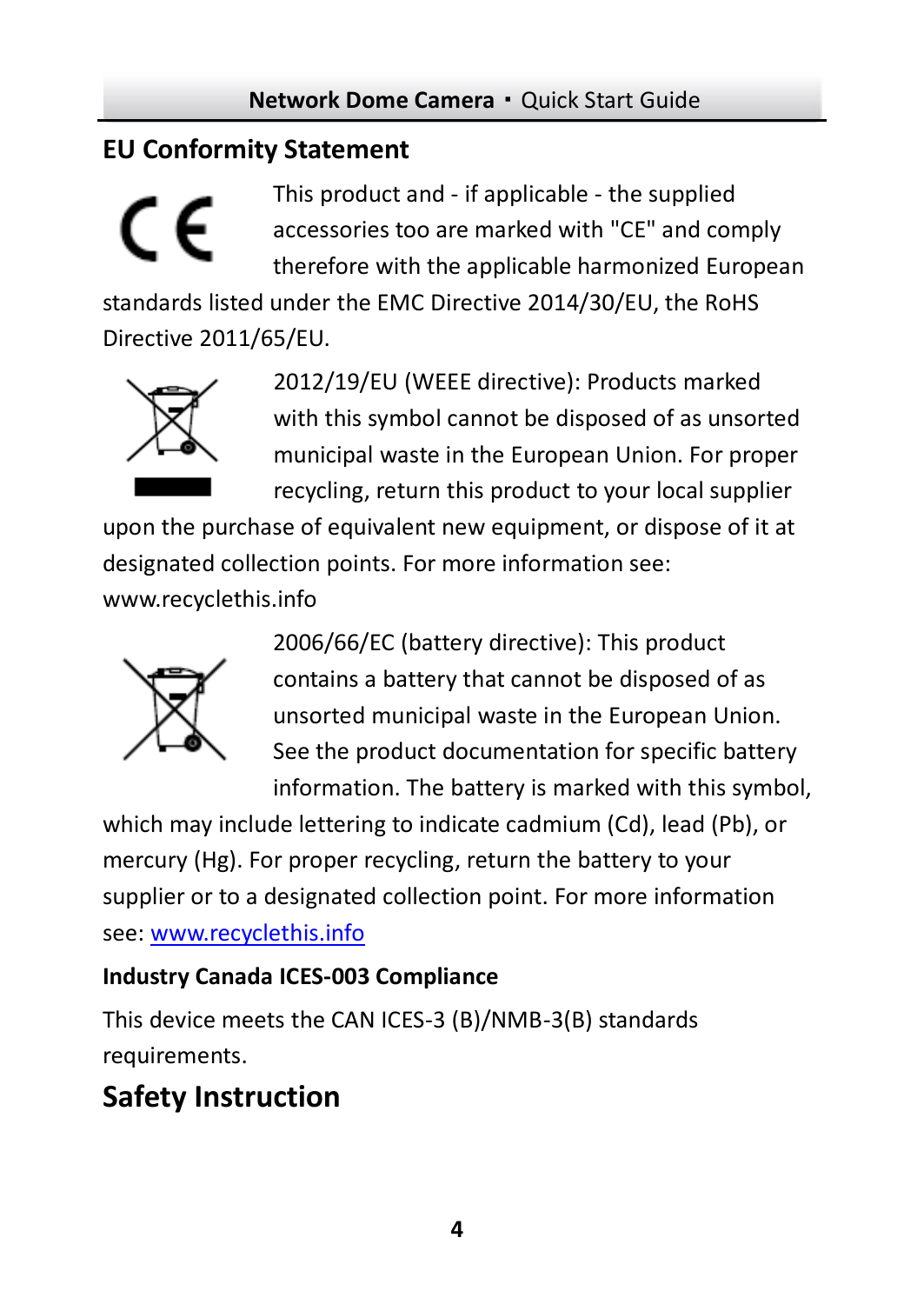These instructions are intended to ensure that user can use the product correctly to avoid danger or property loss.

The precaution measure is divided into "Warnings" and "Cautions"

**Warnings:** Serious injury or death may occur if any of the warnings are neglected.

**Cautions:** Injury or equipment damage may occur if any of the cautions are neglected.

| <b>Warnings</b>                                                                   | Cautions                                                                                          |
|-----------------------------------------------------------------------------------|---------------------------------------------------------------------------------------------------|
| <b>Warnings Follow these</b><br>safeguards to prevent<br>serious injury or death. | <b>Cautions Follow these</b><br>precautions to prevent<br>potential injury or material<br>damage. |



### **Warnings**

- Proper configuration of all passwords and other security settings is the responsibility of the installer and/or end-user.
- In the use of the product, you must be in strict compliance with the electrical safety regulations of the nation and region. Please refer to technical specifications for detailed information.
- The power source should meet limited power source or PS2 requirements according to IEC 60950-1 or IEC 62368-1 standard.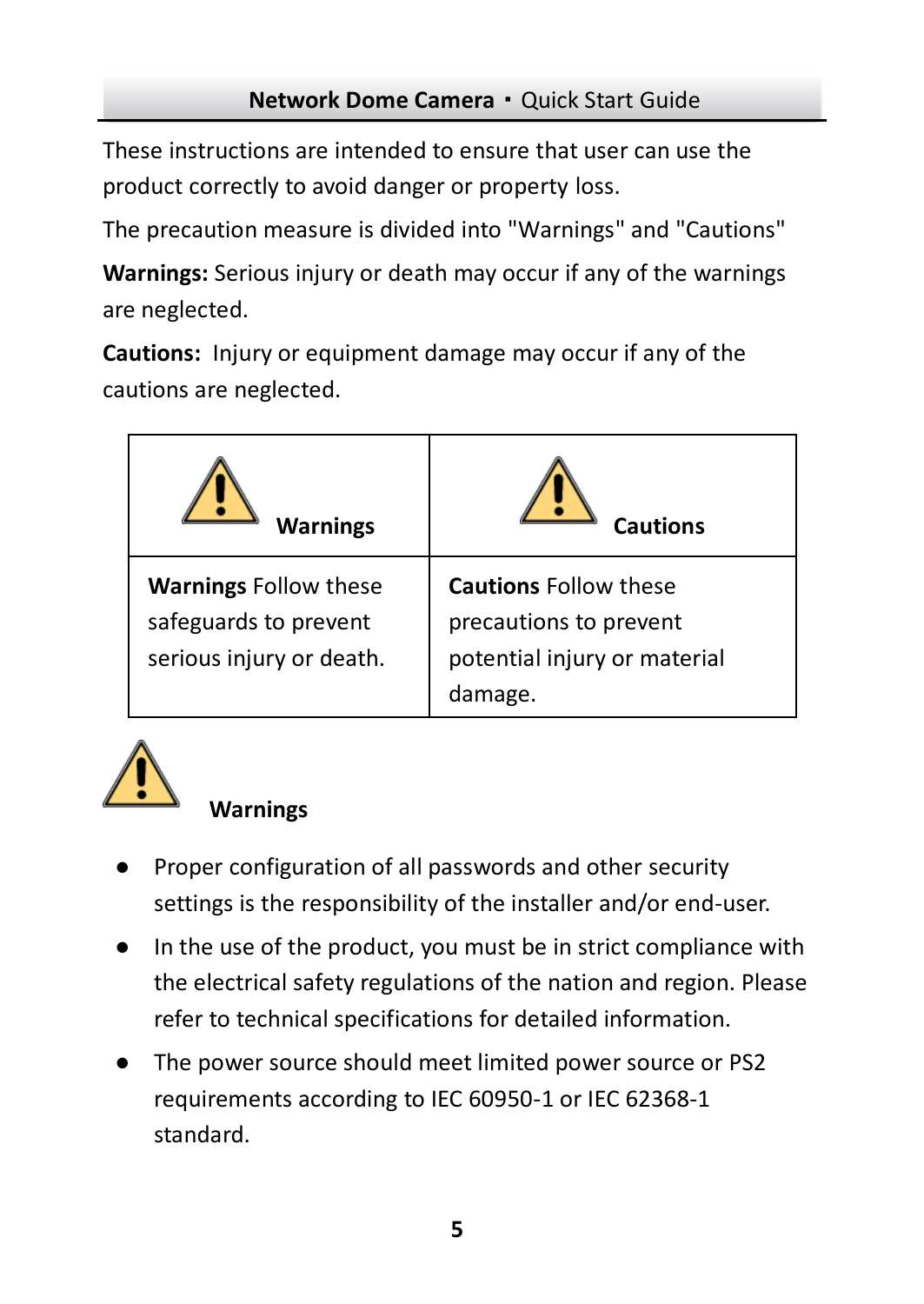- Do not connect several devices to one power adapter as adapter overload may cause over-heating or a fire hazard.
- Please make sure that the plug is firmly connected to the power socket. When the product is mounted on wall or ceiling, the device shall be firmly fixed.
- If smoke, odor or noise rise from the device, turn off the power at once and unplug the power cable, and then please contact the service center.



CAUTION: Hot parts! Burned fingers when handling the parts.



Wait one-half hour after switching off before handling parts. This sticker is to indicate that the marked item can be hot

and should not be touched without taking care. For device with this sticker, this device is intended for installation in a restricted access location, access can only be gained by service persons or by users who have been instructed about the reasons for the restrictions applied to the location and about any precautions that shall be taken.

- Make sure the power supply voltage is correct before using the camera.
- Do not drop the camera or subject it to physical shock.
- Do not touch sensor modules with fingers. If cleaning is necessary, use clean cloth with a bit of ethanol and wipe it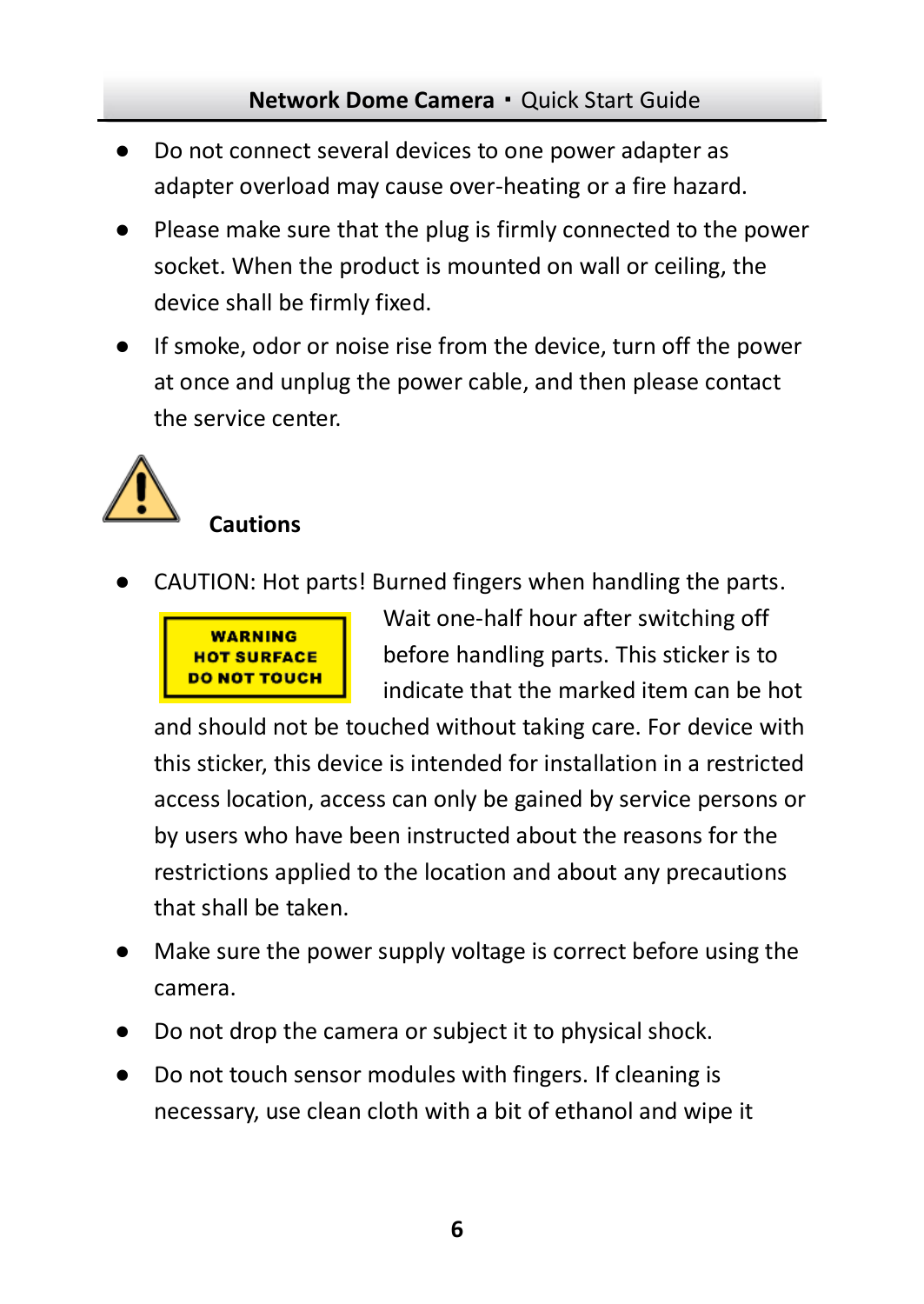gently. If the camera will not be used for an extended period, please replace the lens cap to protect the sensor from dirt.

- Do not aim the camera at the sun or extra bright places. Blooming or smearing may occur otherwise (which is not a malfunction), and affect the endurance of sensor at the same time.
- The sensor may be burned out by a laser beam, so when any laser equipment is in using, make sure that the surface of sensor will not be exposed to the laser beam.
- Do not place the camera in extremely hot, cold (the operating temperature shall be -30°C to +60°C, dusty or damp locations, and do not expose it to high electromagnetic radiation.
- To avoid heat accumulation, good ventilation is required for operating environment.
- Keep the camera away from liquid while in use.
- While in delivery, the camera shall be packed in its original packing, or packing of the same texture.
- Regular part replacement: a few parts (e.g. electrolytic capacitor) of the equipment shall be replaced regularly according to their average enduring time. The average time varies because of differences between operating environment and using history, so regular checking is recommended for all the users. Please contact with your dealer for more details.
- This equipment is not suitable for use in locations where children are likely to be present.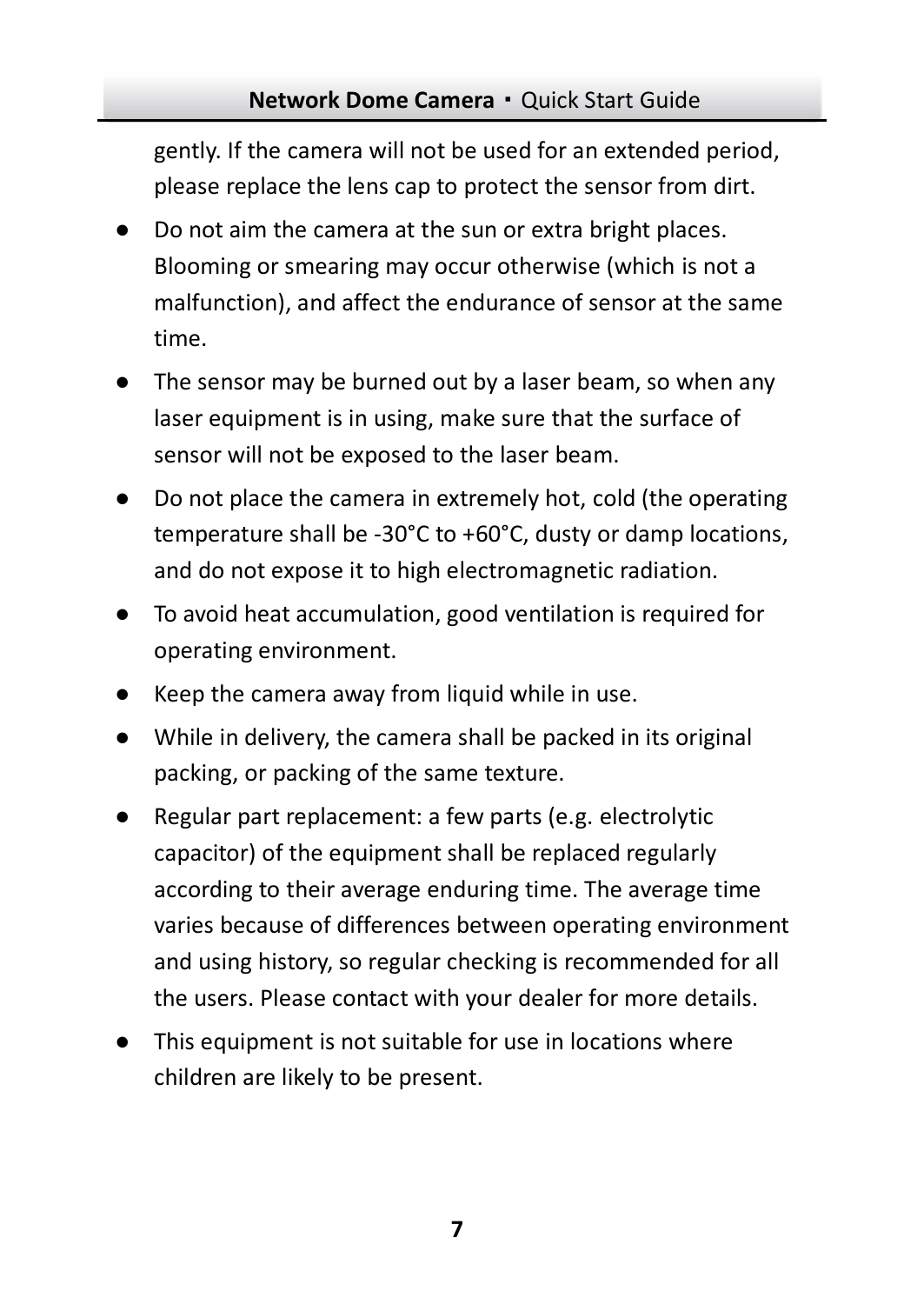● CAUTION: Risk of explosion if the battery is replaced by an incorrect type. Dispose of used batteries according to the instructions

ATTENTION: IL Y A RISQUE D'EXPLOSION SI LA BATTERIE EST REMPLACÉE PAR UNE BATTERIE DE TYPE INCORRECT. METTRE AU REBUT LES BATTERIES USAGÉES CONFORMÉMENT AUX INSTRUCTIONS

- Improper replacement of the battery with an incorrect type may defeat a safeguard (for example, in the case of some lithium battery types).
- Do not dispose of the battery into fire or a hot oven, or mechanically crush or cut the battery, which may result in an explosion.
- Do not leave the battery in an extremely high temperature surrounding environment, which may result in an explosion or the leakage of flammable liquid or gas.
- Do not subject the battery to extremely low air pressure, which may result in an explosion or the leakage of flammable liquid or gas.
- If the product does not work properly, please contact your dealer or the nearest service center. Never attempt to disassemble the camera yourself. (We shall not assume any responsibility for problems caused by unauthorized repair or maintenance.)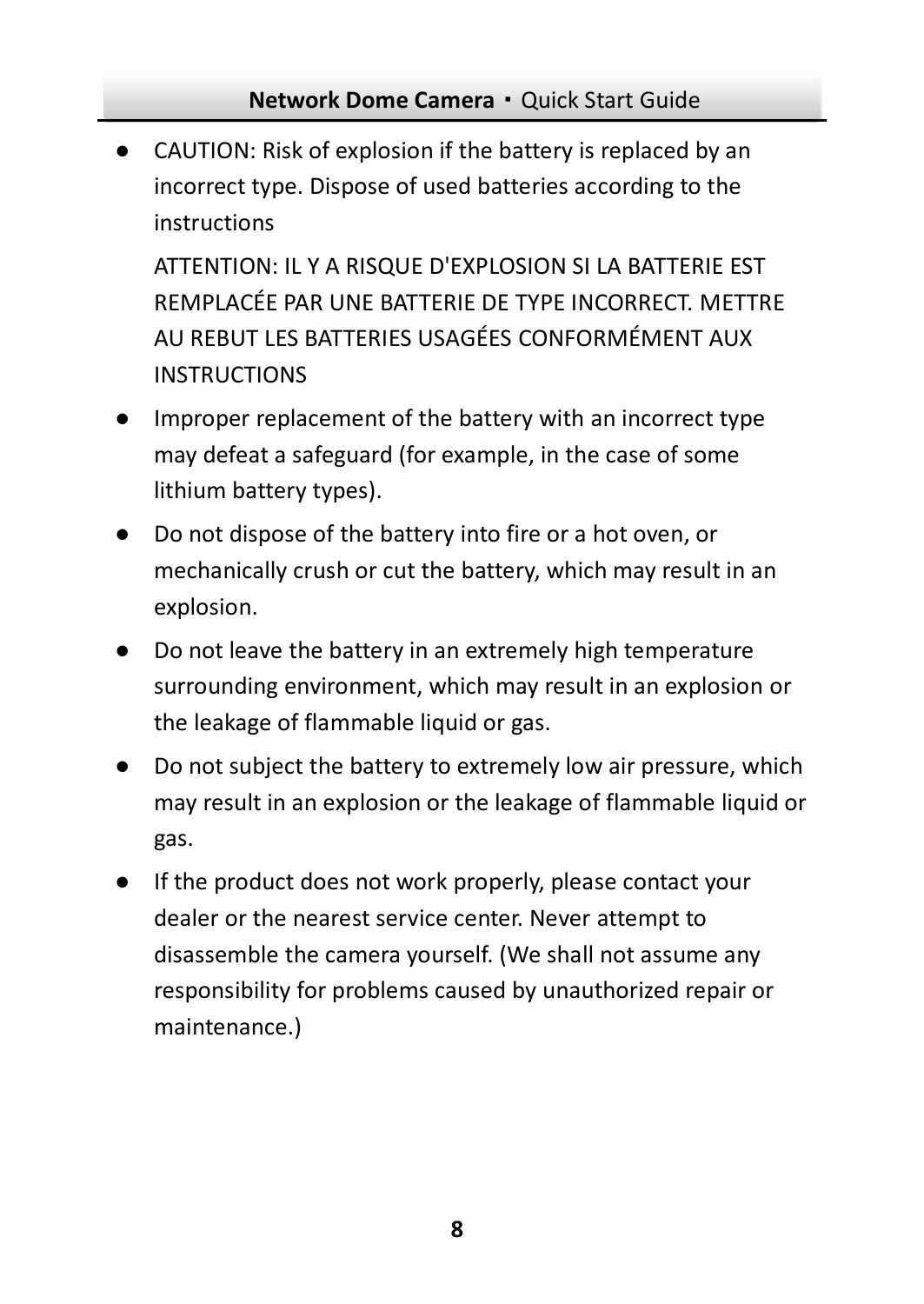### **Table of Contents**

| 2.4.1 Install Network Cable Waterproof Jacket  22 |  |  |  |  |
|---------------------------------------------------|--|--|--|--|
|                                                   |  |  |  |  |
|                                                   |  |  |  |  |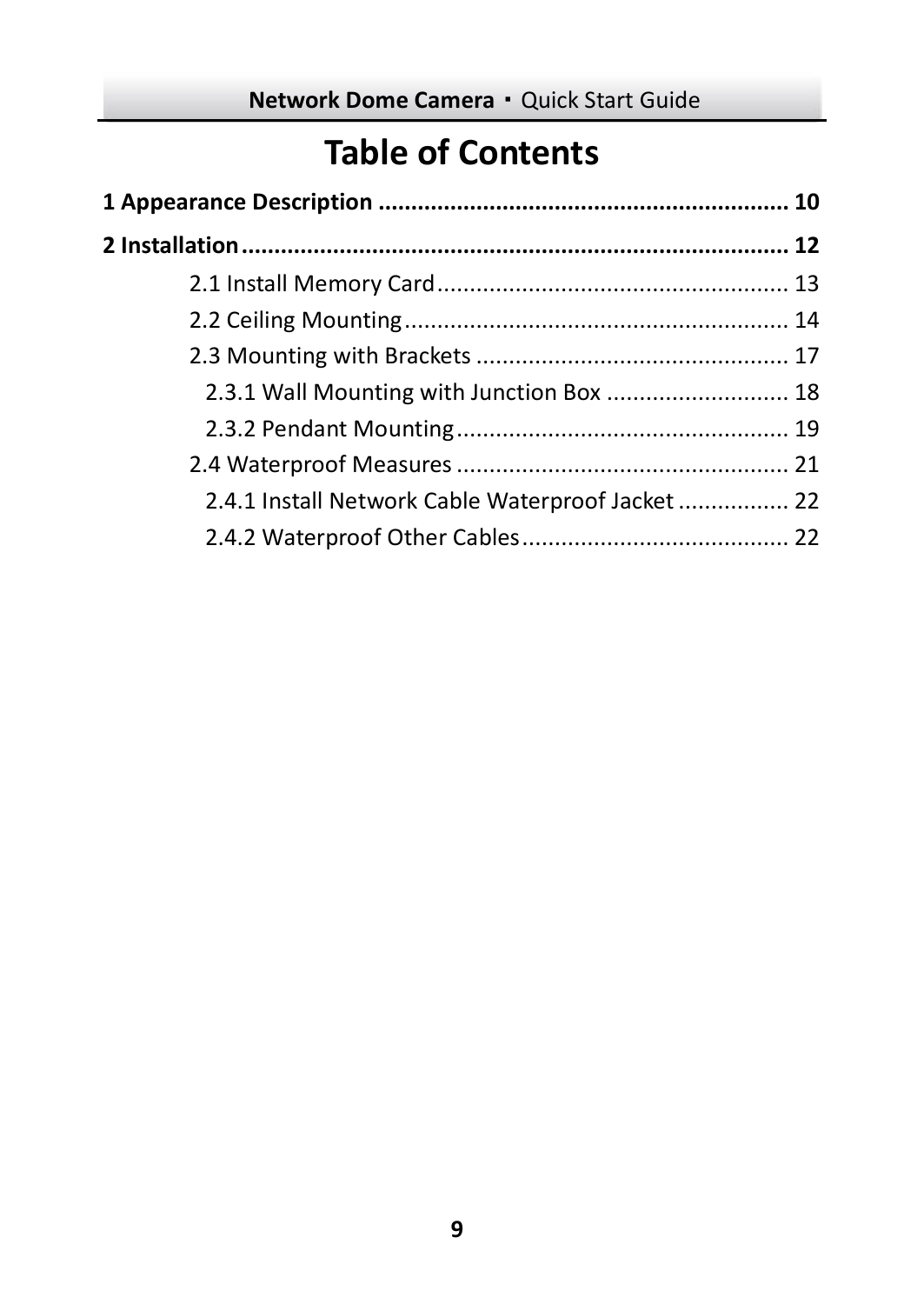# <span id="page-10-0"></span>**Appearance Description**



Figure 1-1 Camera Overview

|  |  |  |  | Table 1-1 Type I/II Camera Description |
|--|--|--|--|----------------------------------------|
|--|--|--|--|----------------------------------------|

| No. | <b>Description</b>        |
|-----|---------------------------|
|     | <b>Mounting Base</b>      |
|     | Panning Adjusting Bracket |
|     | <b>Front Cover</b>        |
|     | Power Cord                |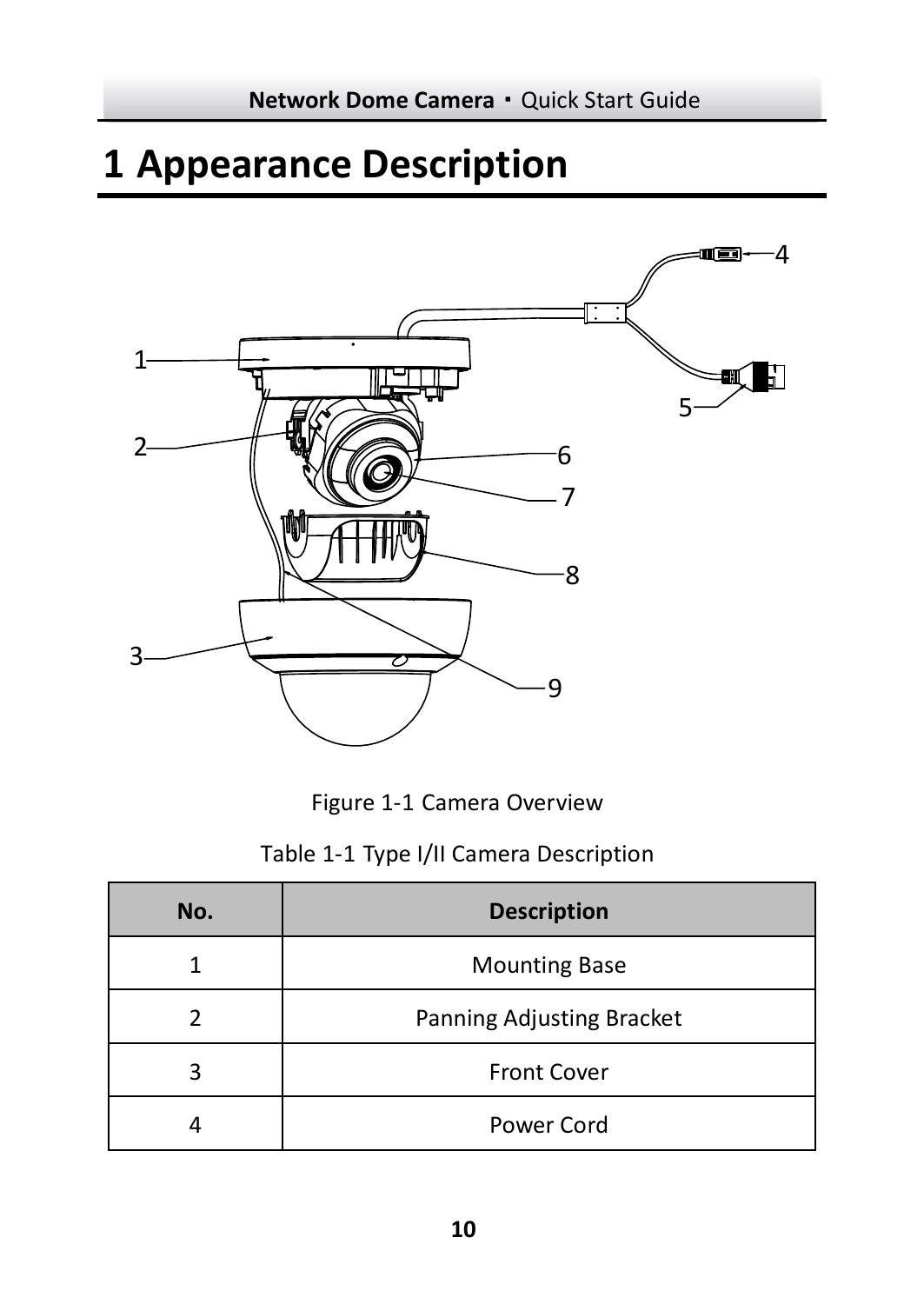|   | Network Cable      |
|---|--------------------|
| հ | IR LED             |
|   | Lens               |
|   | <b>Black Liner</b> |
|   | Safety Rope        |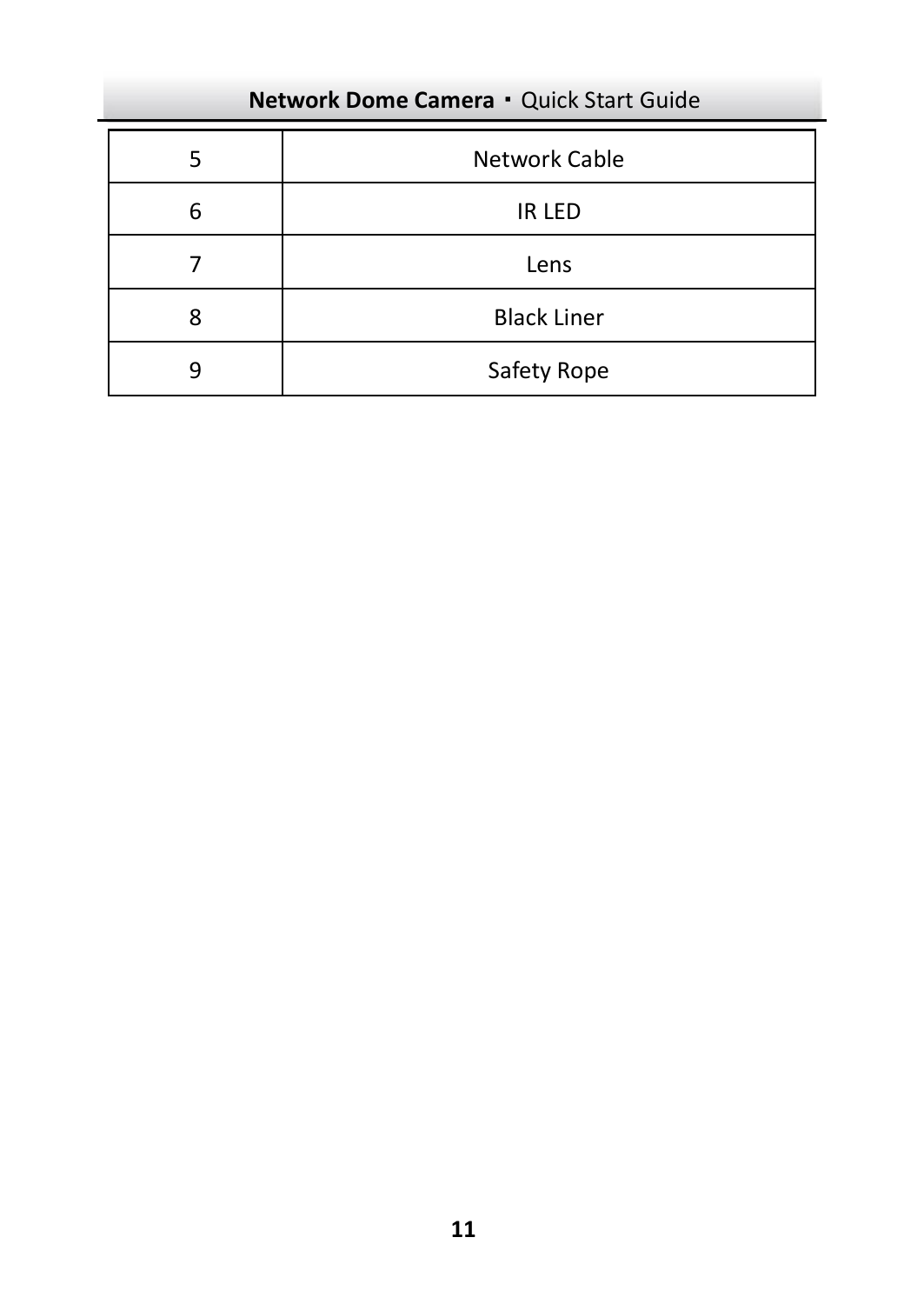# <span id="page-12-0"></span>**2 Installation**

### *Before you start:*

- Make sure the device in the package is in good condition and all the assembly parts are included.
- The standard power supply is 12 VDC or PoE. Make sure your power supply matches with your camera.
- Make sure all the related equipment is power-off during the installation.
- Check the specification of the products for the installation environment.
- Make sure that the wall is strong enough to withstand four times the weight of the camera and the bracket.

For the camera that supports IR, you are required to pay attention to the following precautions to prevent IR reflection:

- Dust or grease on the dome cover will cause IR reflection. Do not remove the dome cover film until the installation is finished. If there is dust or grease on the dome cover, clean the dome cover with clean soft cloth and isopropyl alcohol.
- Make sure that there is no reflective surface too close to the camera lens. The IR light from the camera may reflect back into the lens to cause the reflection.
- The foam ring around the lens must be seated flush against the inner surface of the bubble to isolate the lens from the IR LEDS. Fasten the dome cover to camera body so that the foam ring and the dome cover are attached seamlessly.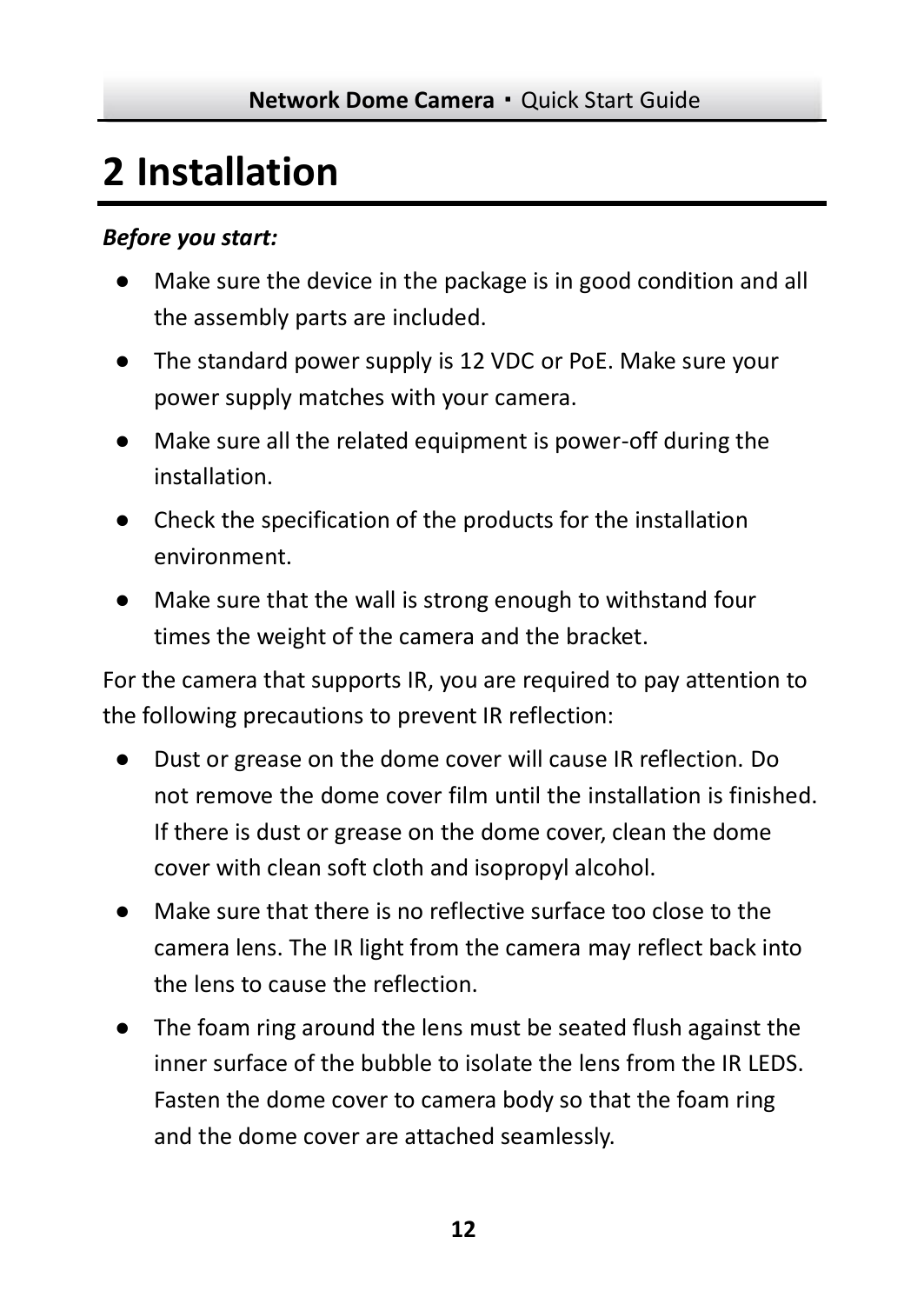### <span id="page-13-0"></span>**2.1 Install Memory Card**

For camera models that support memory card as local storage, you can follow the steps to mount and unmount the memory card.

### *Steps:*

1. Loosen the screws on the bubble. Remove the bubble to expose the memory card slot.



Figure 2-1 Remove Bubble

### *Notes:*

- In case of losing, screws on bubble cannot be screwed out thoroughly.
- The bubble is fastened to the camera with a safety rope, and DO NOT pull the rope to remove the bubble. Otherwise, the camera will be damaged.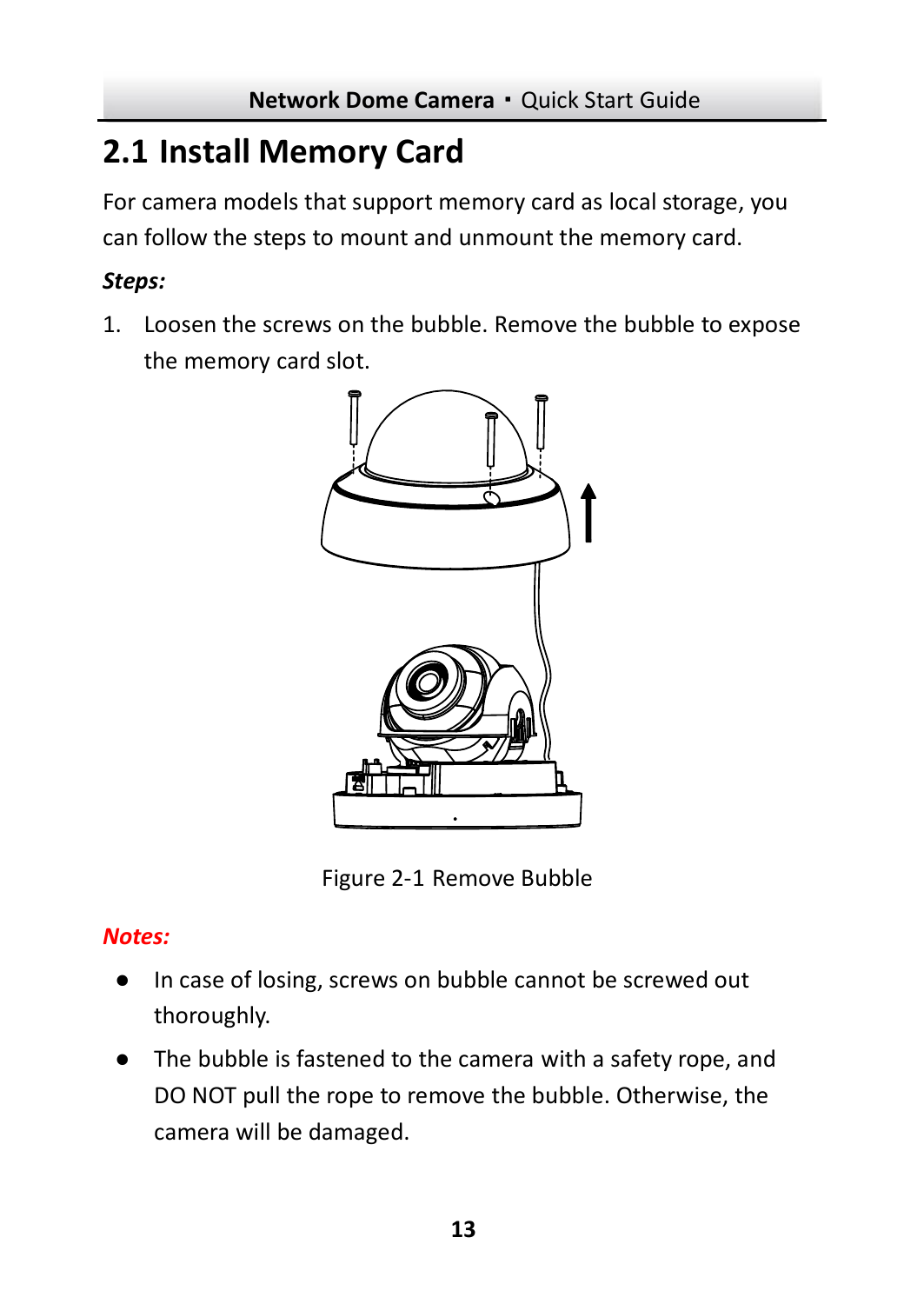2. Find the memory card slot to insert the memory card.



Figure 2-2 Insert Memory Card

<span id="page-14-0"></span>3. (Optional) To unmount the memory card, push to get it ejected.

## **2.2 Ceiling Mounting**

### *Steps:*

- 1. Paste the drill template to the desired mounting place.
- 2. Drill the screw holes on the ceiling according to the drill template.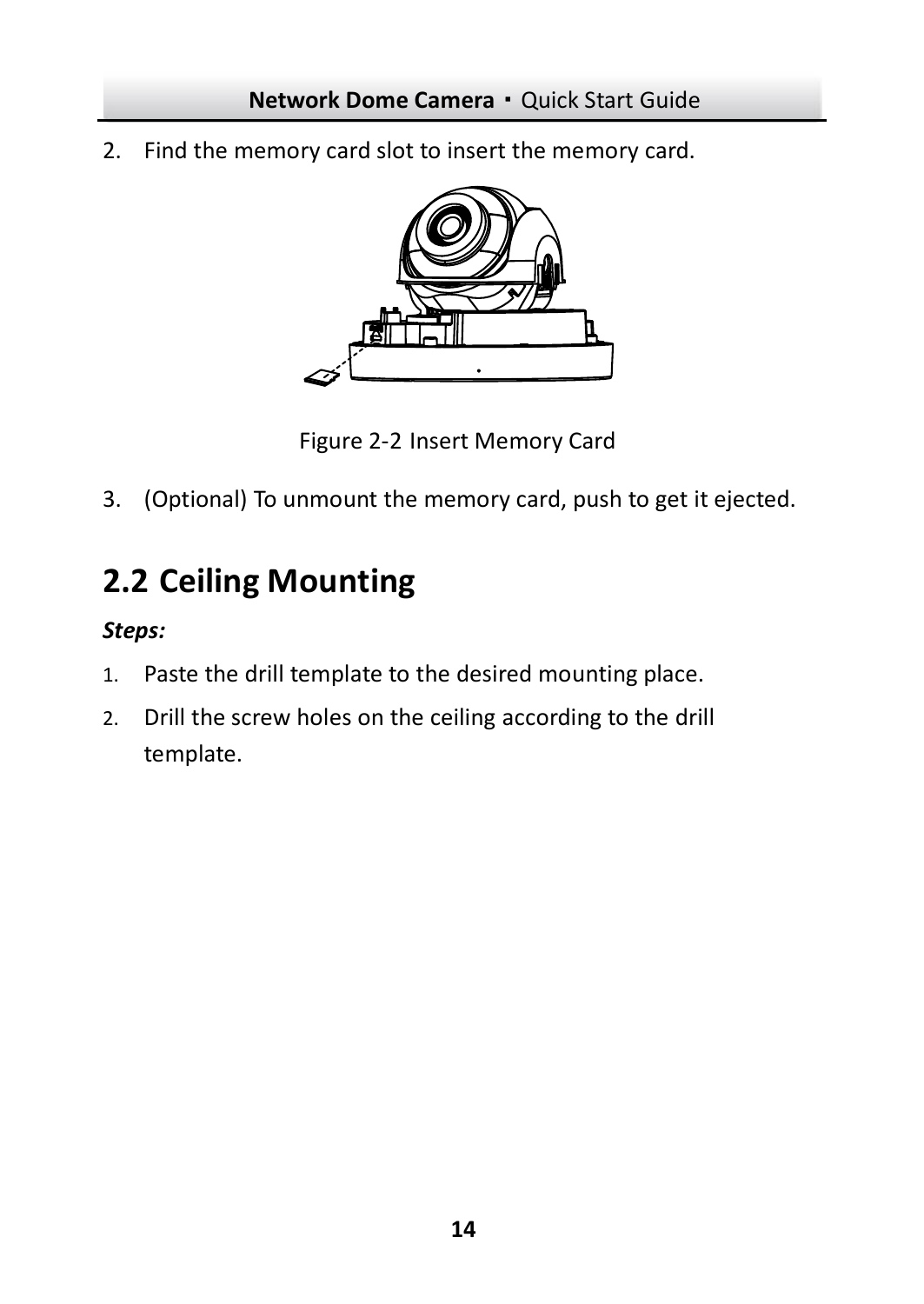

Figure 2-3 Drill Template

### *Notes:*

- If you choose to route cable through the ceiling, cut a cable hole according to Hole A on drill template.
- You can also route cable from the side outlet as shown in Figure [2-4.](#page-16-0)
- If you install the camera for outdoor scenes, install the waterproof jacket to the network cable. See Section [2.4.](#page-21-0)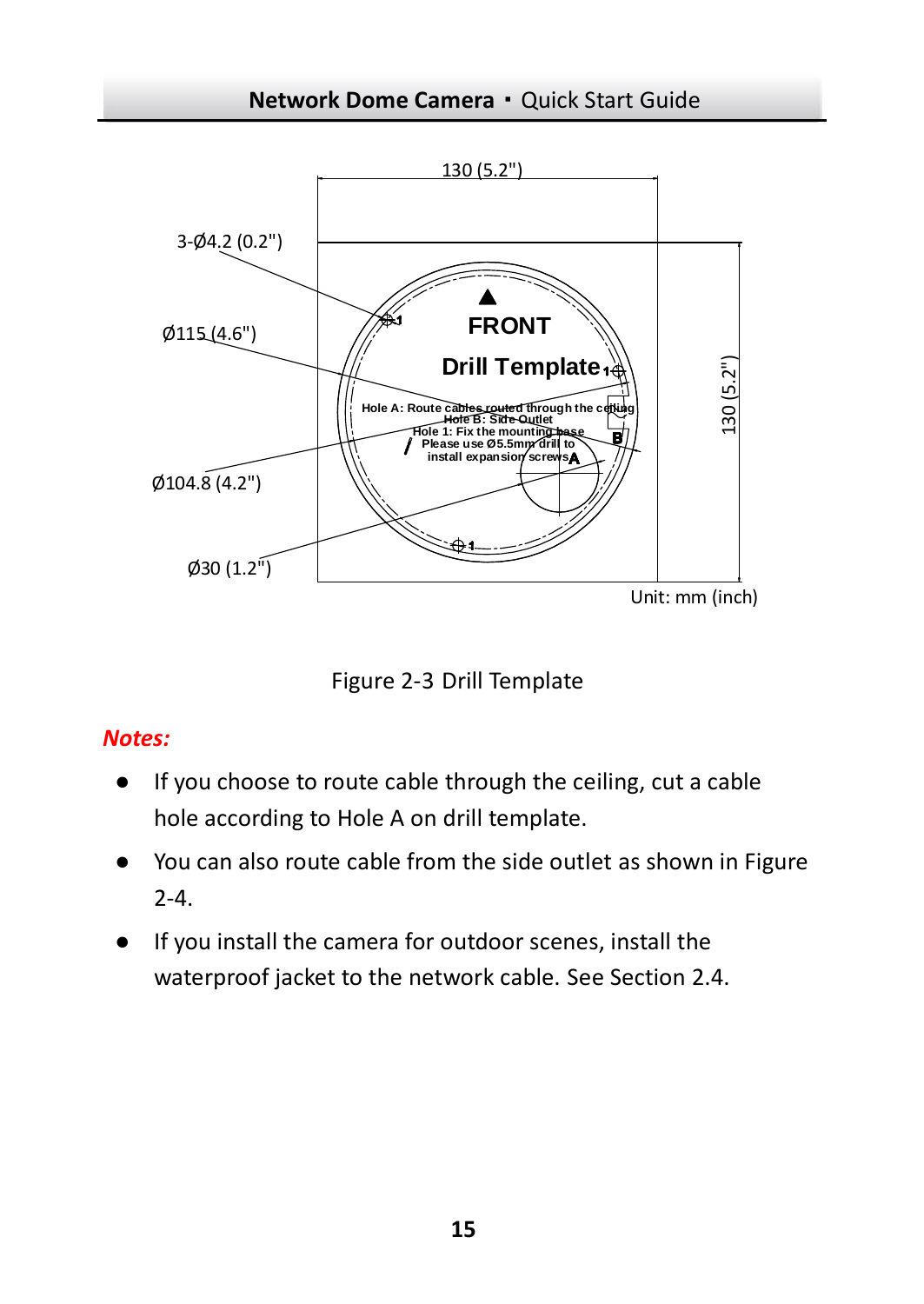

Figure 2-4 Side Outlet

<span id="page-16-0"></span>3. Route the cables and fix the mounting base on the ceiling with three screws.



Figure 2-5 Fix the Mounting Base

- <span id="page-16-1"></span>4. Adjust surveillance angle.
	- 1). Loosen one tilting adjusting screw to adjust the tilting position. Tighten the screw after adjustment.
	- 2). Hold the black liner to adjust the panning position.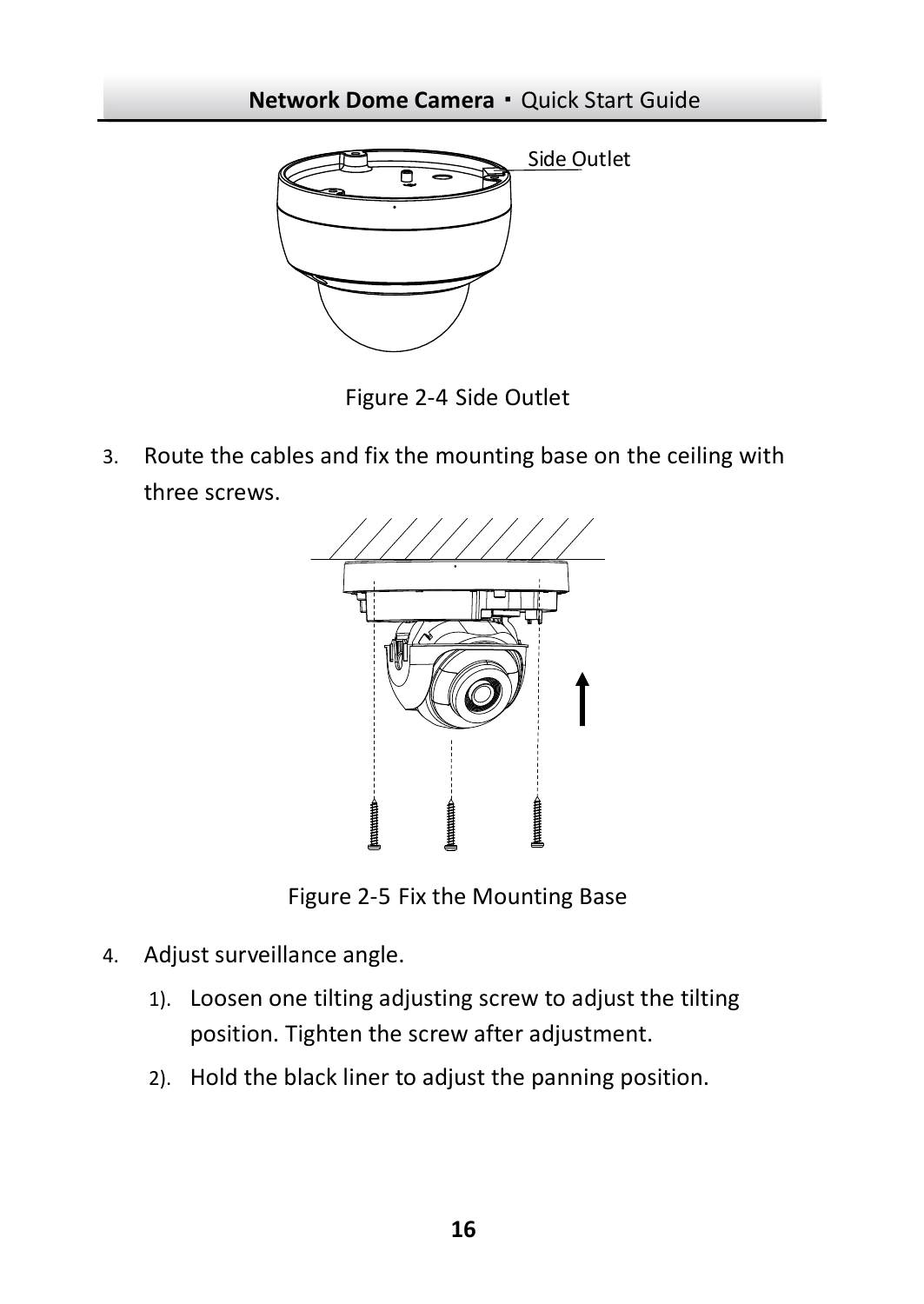

Figure 2-6 2-Axis Adjustment

5. Install the bubble back to the camera.



Figure 2-7 Install Bubble

### <span id="page-17-0"></span>**2.3 Mounting with Brackets**

This camera series supports mounting with wall mounting bracket and pendant mounting bracket.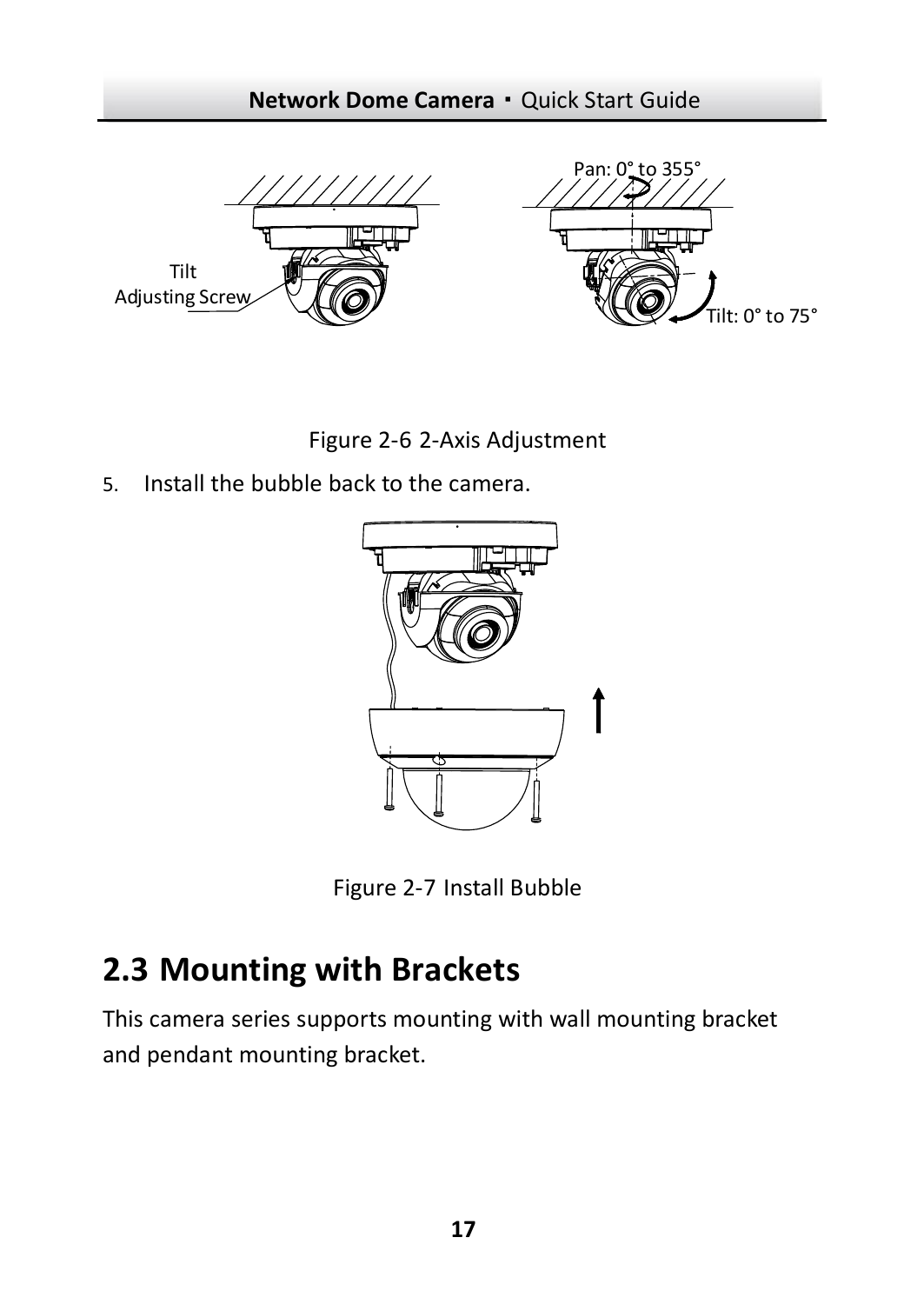### <span id="page-18-0"></span>**2.3.1 Wall Mounting with Junction Box**

The wall mounting bracket with junction box is not included in the package. You need to prepare one, if you adopt this mounting type.

### *Steps:*

- 1. Mark the screw holes on desired mounting place.
- 2. Fix the bracket to the wall with four expansion bolts.



Figure 2-8 Fix the Bracket

3. Route the cables.

### *Note:*

If you install the camera for outdoor scenes, install the waterproof jacket to the network cable. See Section [2.4.](#page-21-0)



Figure 2-9 Cable Routing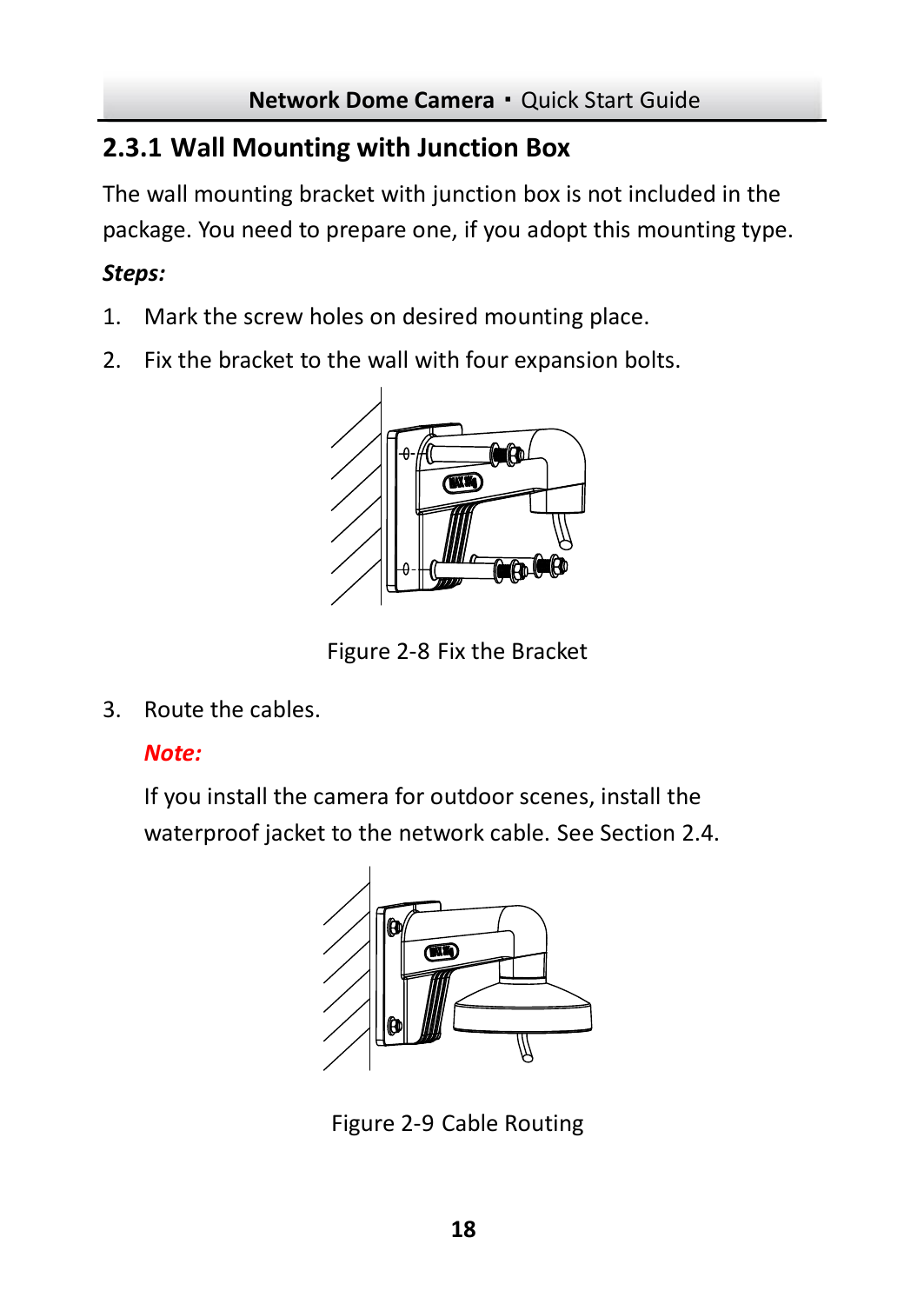- 4. Unscrew the bubble of the camera.
- 5. (Optional) Insert the memory card to the camera, if your camera supports memory card installation. Refer to Sectio[n 2.1.](#page-13-0)
- 6. Fix the camera to the cap of the wall mounting bracket.



Figure 2-10 Fix the Camera to Wall Mounting Bracket

- 7. Adjust the surveillance angle of camera. Refer to Step 4 in Sectio[n 2.1.](#page-13-0)
- <span id="page-19-0"></span>8. Install the bubble back to the camera.

### **2.3.2 Pendant Mounting**

The pendant mounting bracket is not included in the package. You need to prepare one in advance, if you adopt this mounting type.

### *Steps:*

- 1. Mark the screw holes on the desired mounting place.
- 2. Drill four screw holes for expansion bolts.
- 3. Route the cables and fix the pendant mounting bracket to ceiling.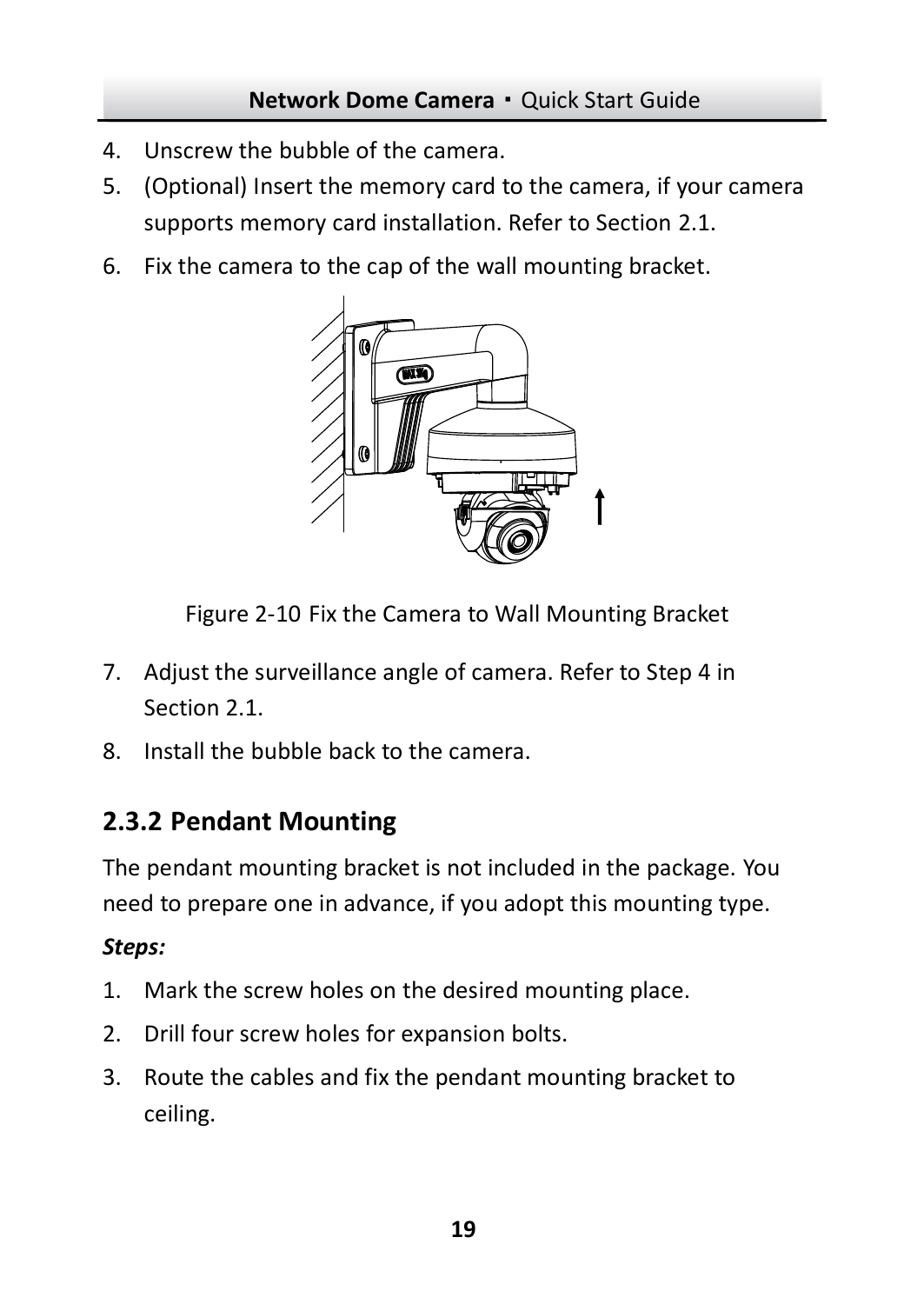

Figure 2-11 Fix the Pendant Mount

- 4. Unscrew the bubble of the camera.
- 5. (Optional) Insert the memory card to the camera, if your camera supports memory card installation. Refer to Sectio[n 2.1.](#page-13-0)
- 6. Fix the camera to the cap of the pendant mounting bracket with three supplied self-tapping screws.



Figure 2-12 Fix the Camera to Cap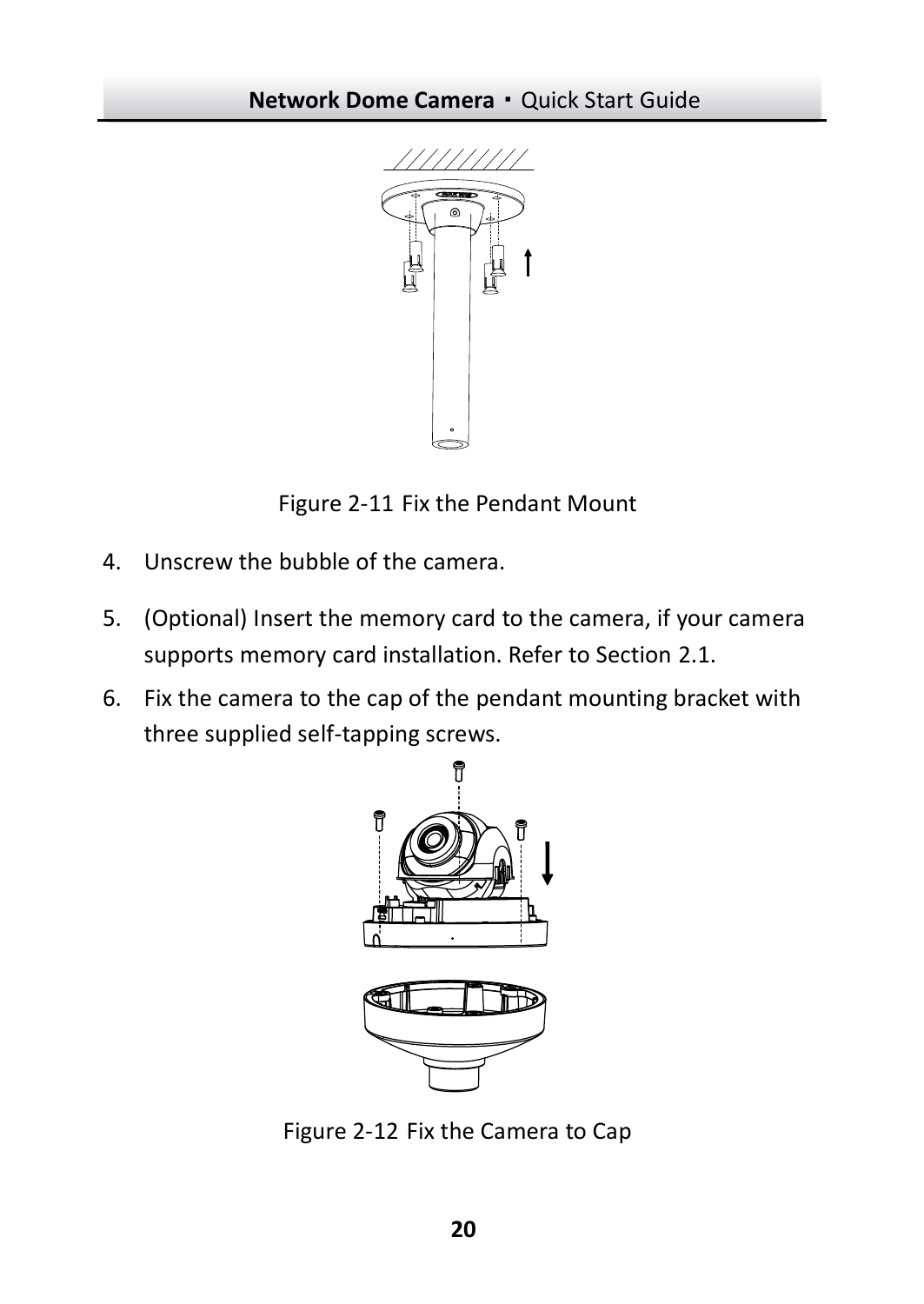7. Screw the cap to the pendant mounting bracket.



Figure 2-13 Install the Cap

- 8. Adjust surveillance angle of camera. Refer to Ste[p 4](#page-16-1) in Section  $2.2$
- 9. Install the bubble back to the camera.

### <span id="page-21-0"></span>**2.4 Waterproof Measures**

If the camera is installed outdoor, you should use the waterproof accessory or tapes to waterproof the cables. Otherwise, the cables might get wet or a short circuit occurs.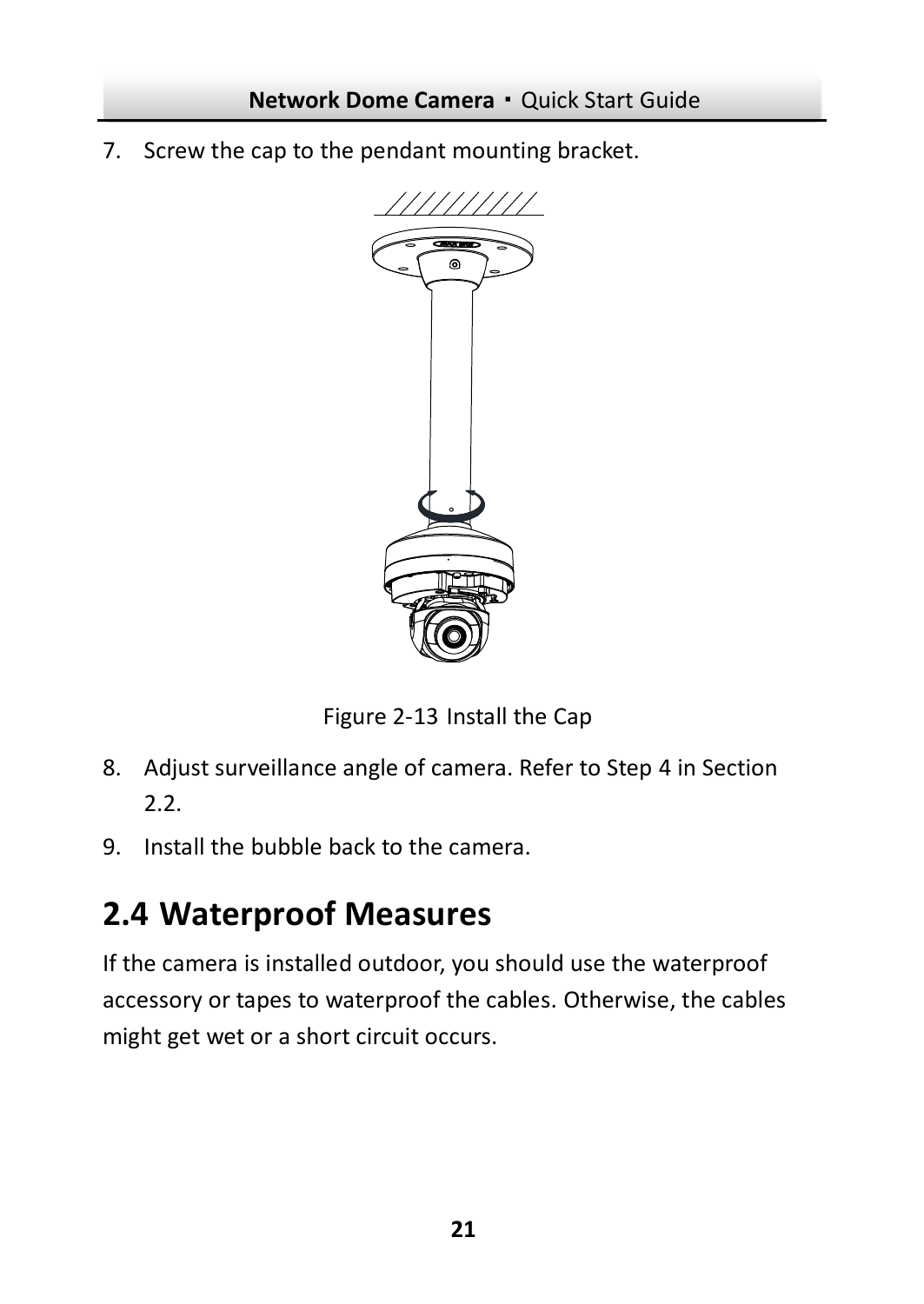### <span id="page-22-0"></span>**2.4.1 Install Network Cable Waterproof Jacket**



Figure 2-14 Install Waterproof Jacket

### *Steps:*

- 1. Feed the network cable through  $(1)$  and  $(3)$  in order.
- 2. Fix  $(2)$  on the network cable between  $(1)$  and  $(3)$ .
- 3. Place ⑤ onto the end of ⑥, and plug the RJ45 male connector into RJ45 female connector.
- 4. Screw 3 to 6 clockwise.
- 5. Push ② into ③.
- 6. Secure  $(1)$  with the  $(3)$  in clockwise direction.

### <span id="page-22-1"></span>**2.4.2 Waterproof Other Cables**

After routing and connecting the cables, use the waterproof tapes to wrap up the cables. Connected cables and spare cables both should be wrapped up as the figures below.